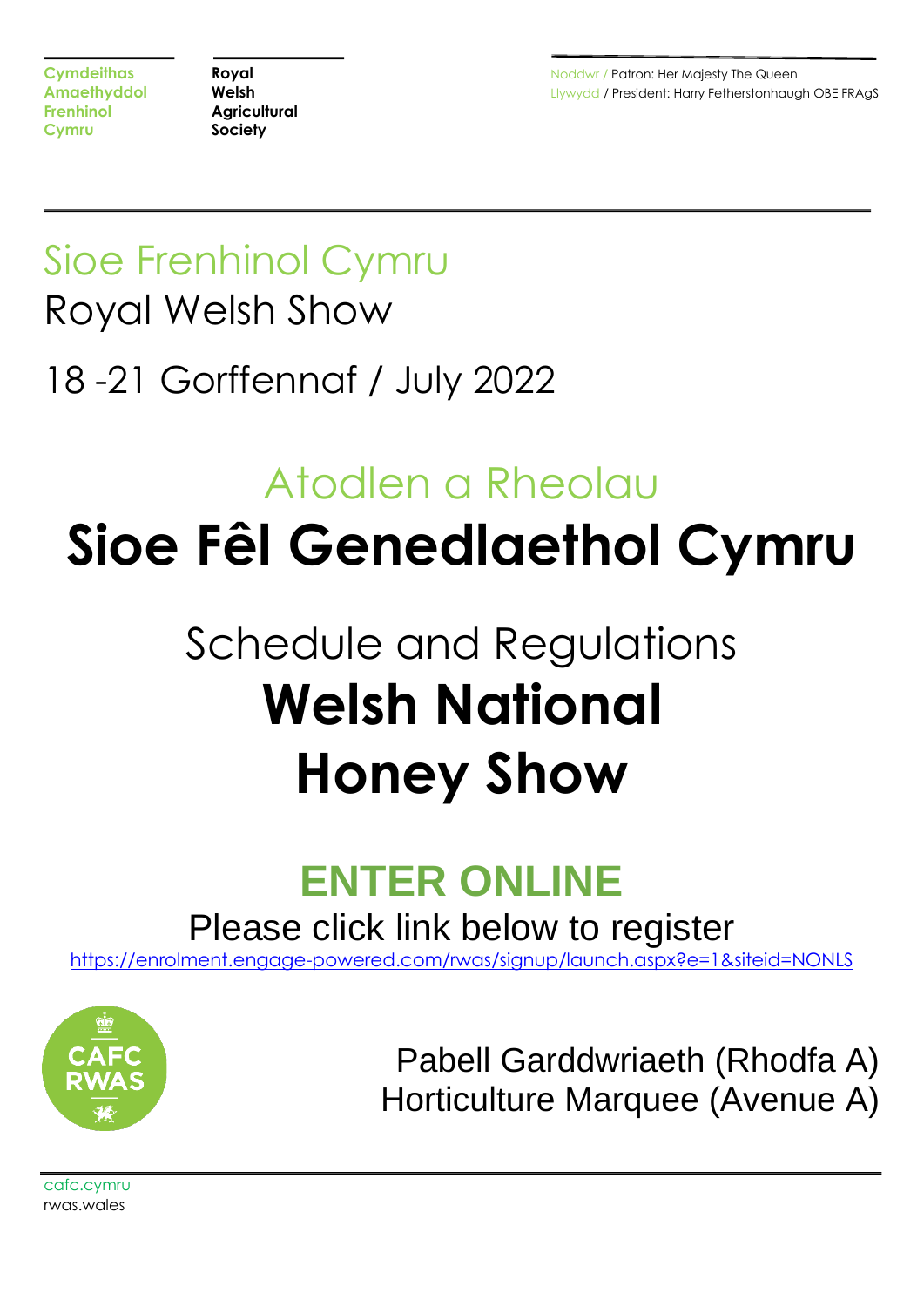## **Ceisiadau Olaf**

**Closing date for entries**

13 Mehefin / June 2022 **\*\*\*NO LATE ENTRIES WILL BE ACCEPTED\*\*\***

## **Tâl Ymgeisio**

## **Entry Fee**

£1.75 per entry No Entry Fee - Young Beekeepers & Gift Classes (Classes M48 – 57)

## **Gwobrau**

| <b>Prizes</b>                               | $1st$ 2nd 3rd  |                |
|---------------------------------------------|----------------|----------------|
| Classes $M1 - 3$                            | $£12$ £7 £5    |                |
| Classes M4 - 20, 22-24, 27-33, 35-51, 58-74 | $£5$ $£3$ $£2$ |                |
| Classes M21, 25 & 26                        | £10£8£5        |                |
| Class M34                                   | £25 £15 £10    |                |
| Classes $M52 - 57$                          |                | No prize money |

## **Cyflwyniad Gwobrau**

### **Presentation of Awards**

Thursday 21 July at 2.45pm 'On Stage' in marquee

## **Manylion cyswllt**

## **Contact details**

Mrs Bethan Davies CAFC Cyf / RWAS Ltd Llanelwedd Llanfair ym Muallt / Builth Wells Powys LD2 3SY



01982 554 411

bethan@rwas.co.uk  $\bowtie$ 



rwas.co.uk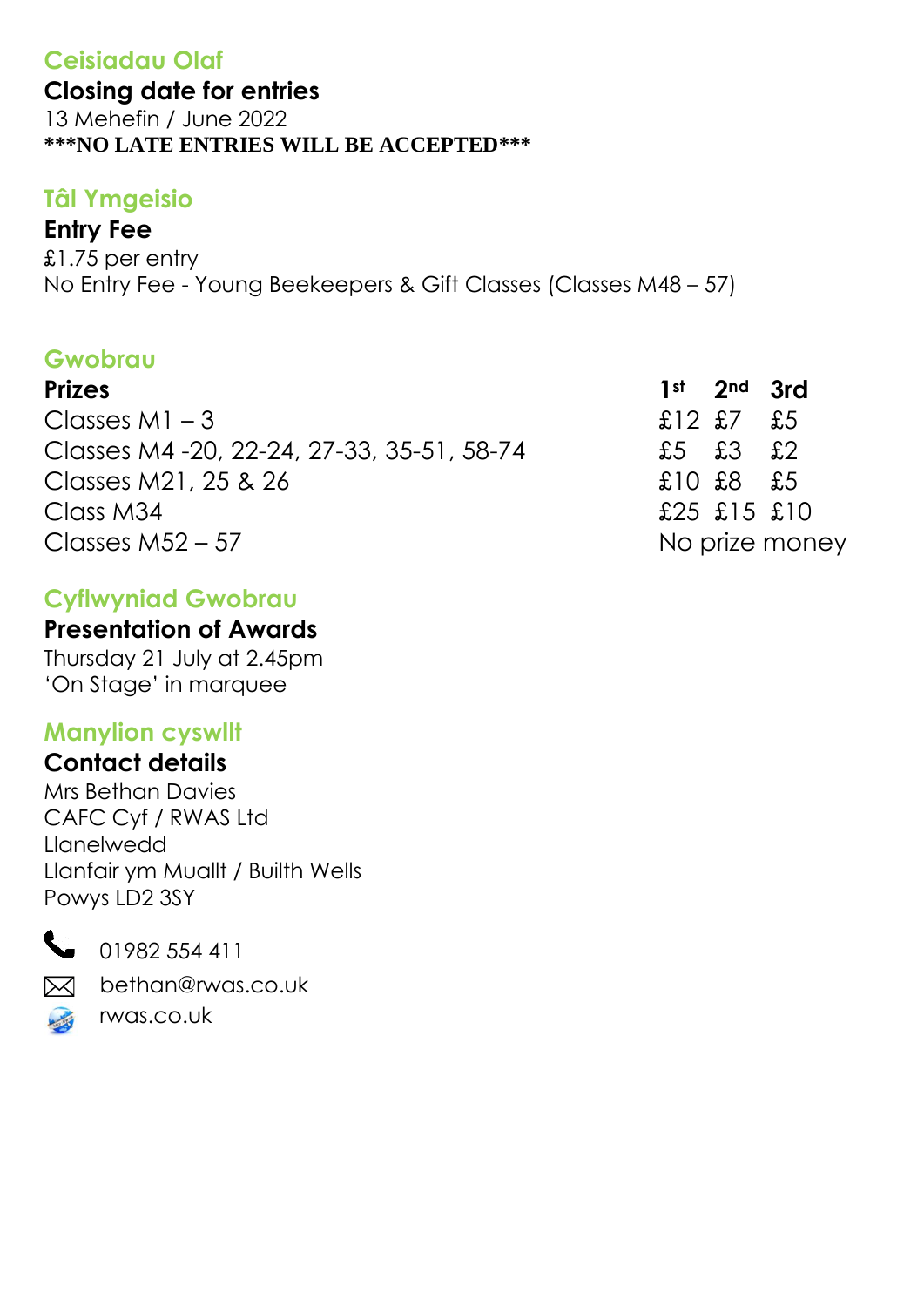## **ENTER ONLINE**  Please click link below to register

[https://enrolment.engage-powered.com/rwas/signup/launch.aspx?e=1&siteid=NONLS](https://protect-eu.mimecast.com/s/QSAyCr8gnhDm6pF7s4F0)

Please note that after completing your initial registration you will receive an email from the Royal Welsh Events team. If you don't receive the email after 10 minutes please check your junk / spam mail.

In the email you will receive a link, username and password to log into your account to enter and pay for the classes you wish to enter. Please click GO TO and then double click on the Welsh National Honey Show, please select the class you which to enter and press submit, please repeat the process for each class you wish to enter and them go to the basket to check out and pay.

## **NODIADAU / NOTES**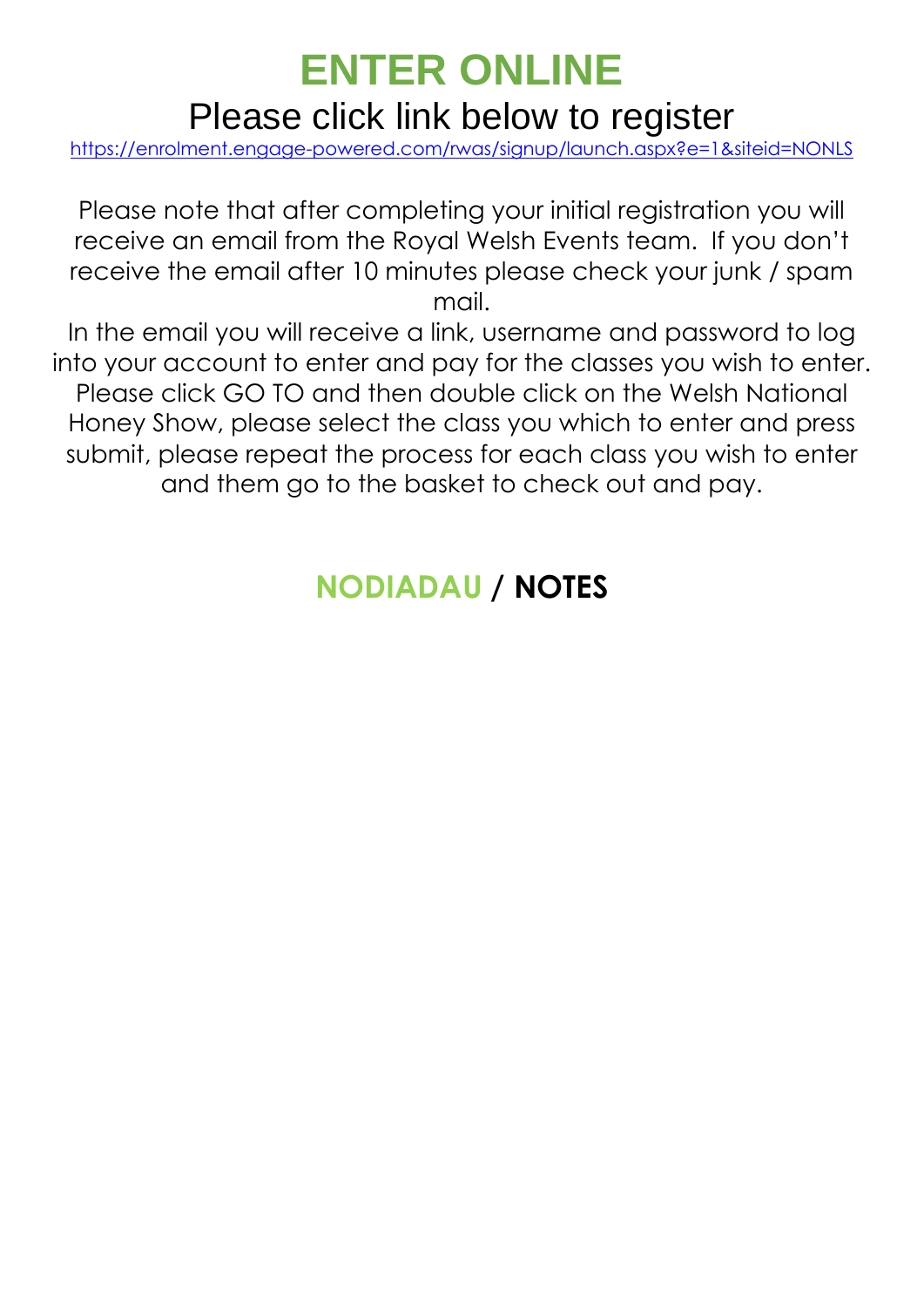## **BEIRNIAID / JUDGES**

#### **Mêl a Chŵyr / Honey and Wax**

**WBKA:** Mr Arthur English

**Non WBKA:** Mr Stephen Guest

**Gwinoedd a Medd / Wines and Meads** Mr Michael Young

#### **STIWARDIAID Y BEIRNIAID / JUDGES STEWARDS**

**Mêl / Honey** Ms Edina Bedo Ms Liz Evans

**Medd / Mead** Mrs Hilary Cox

### **SWYDDOGION YR ADRAN - SECTION OFFICIALS**

**Prif Stiwardiaid Adrannol / Chief Sectional Stewards** Mr Chris Cardew Mr Chris Fairhurst BEM

**Uwch Stiwardiaid / Senior Stewards** Mr David Coles

**Cofiaduron / Recorders** Mr David Culshaw Miss Carys Edwards & Mr Rhodri Powell

#### **Stiwardiaid Gwerthiant Mêl / Honey Sales Stewards**

Mrs Gwen Middleton & Ms Claire Miller

#### **Stiwardiaid / Stewards**

Mr Fred Eckton BEM Mr Gareth Davies Mrs Jane Griffiths Mr Martin Nosworthy Mrs Sue Nosworthy Mrs Joy Guest

Ms Catriona Mirylees Mr Martin Middleton Ms Edina Bedo Mrs Deborah Smith Mr Gary Stroud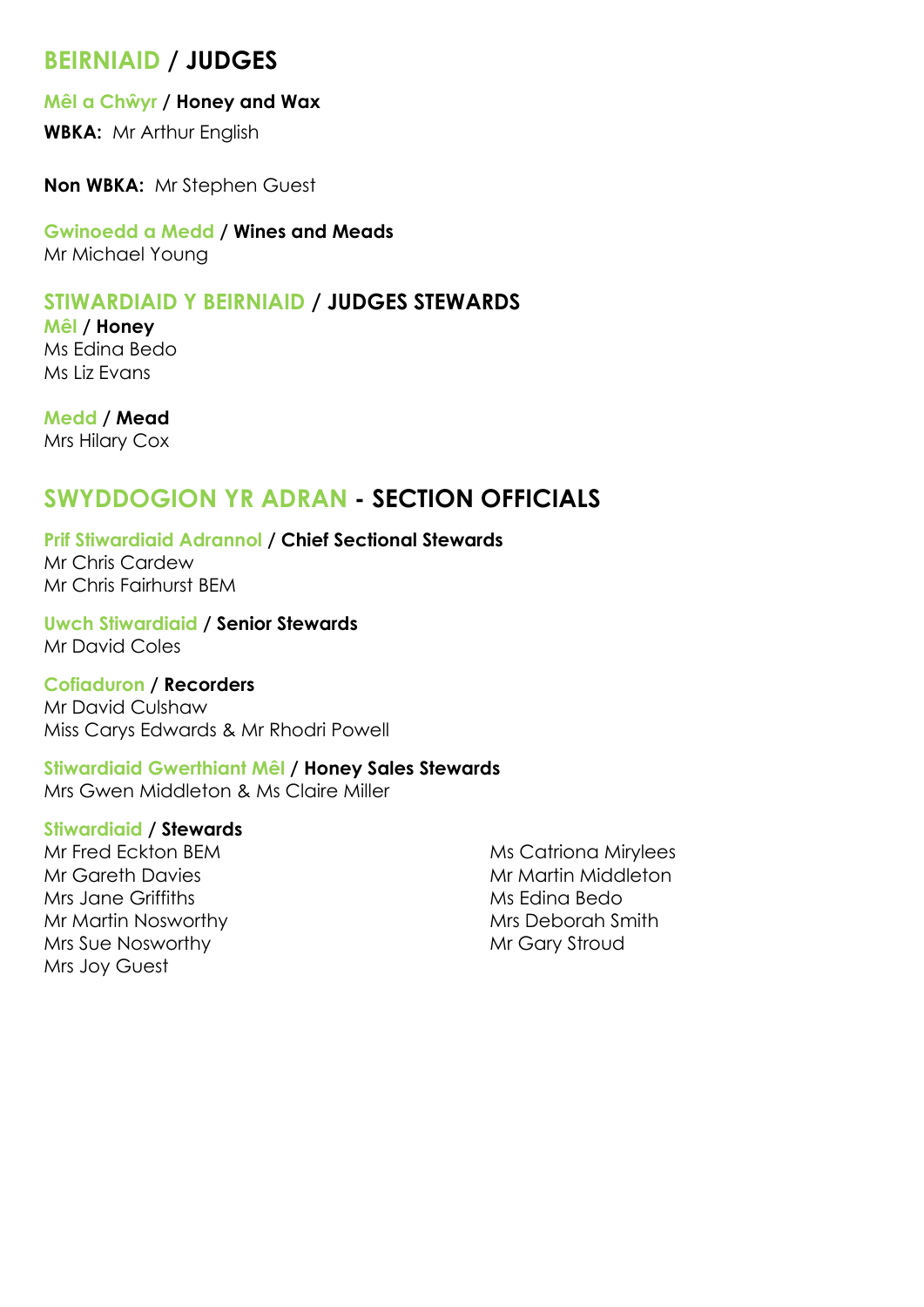## **RHEOLAU I'R YMGEISWYR RULES & REGULATIONS FOR COMPETITORS**

1 Entries must be completed online no later than **13 June 2022**. **NO LATE ENTRIES WILL BE ACCEPTED.**

#### 2 **DELIVERY OF EXHIBITS – HONEY SECTION - HORTICULTURE MARQUEE (AVENUE A)**

All exhibitors will be able to drive into the Horticulture / Honey compound to drop off their exhibits. **Exhibitors must stage their exhibits between 12.30pm and 6.00pm on Sunday 17 July and between 6.30am and 7.30am on Monday 18 July** in readiness for judging at 8.00am. *These times will be confirmed in your letter to exhibitors, which must be checked prior to your arrival.* **NO** exhibits can be staged after these times. Each package must have the following details written on a card enclosed with the contents.

- a) Exhibitor's name, address and telephone number.
- b) List of all items with exhibit numbers, or white exhibitor's label envelope.

#### 3 **COLLECTION OF EXHIBITS – THURSDAY 21 JULY FROM 5.00PM**

**Exhibits may not be removed until 5.00p.m. on the last day of the Show by the exhibitor or his representative in the presence of the Senior Steward or his Assistant Steward**. In the event of neither the exhibitor nor a person with written authority from the exhibitor being available to display and/or remove the exhibits, they will be displayed and removed by the stewards appointed by the Show Committee.

All exhibits must remain on display for the four days of the Show and must be collected between **5.00p.m. and 6.00p.m. (ON FOOT ONLY)** on Thursday 21 July. Vehicular access will be allowed for exhibitors issued with a **HORTICULTURE / HONEY GREEN COMPOUND PASS AFTER 5.30PM.** Any exhibit left in the marquee after 6.00p.m. on the Thursday evening will be the responsibility of the exhibitor.

Barriers will be placed at each entrance to the section and exhibitors will only be allowed entry when accompanied by a steward. Exhibitors or their representatives must produce their exhibit label envelope listing their exhibit numbers to the Steward before removing them from their display positions.

4 The number of the exhibit must be legibly marked on every exhibit with labels supplied by the RWAS to be affixed as follows:

On sections and shallow frames - label at right top corner of the vertical transparent face **and a duplicate on the top of the frame or section.**

Honey and Honey preserve jars approx. 1cm from the bottom.

Cakes and blocks of wax on the under surface as displayed.

Wine and Beer bottles -approx. 1cm from the bottom.

With the exceptions of classes **M21 & 34** where the said label should be affixed to the show bench in front of the exhibit, classes **M22, 38 – 41, 46 and 49 - 51** labels attached to disposable plates / back of item.

- 
- 5 Labels for cut comb classes shall be fixed one on the lid and the duplicate on the side of the container.
- 6 No card, label, trade or distinguishing mark or name of the exhibitor, other than supplied by the RWAS (classes **M1, 2, 3 and 34** excepted) may be placed on any part of the exhibit, nor must the labels be altered in any way whatsoever. The Chief Sectional Steward is empowered to mark any branding on frames.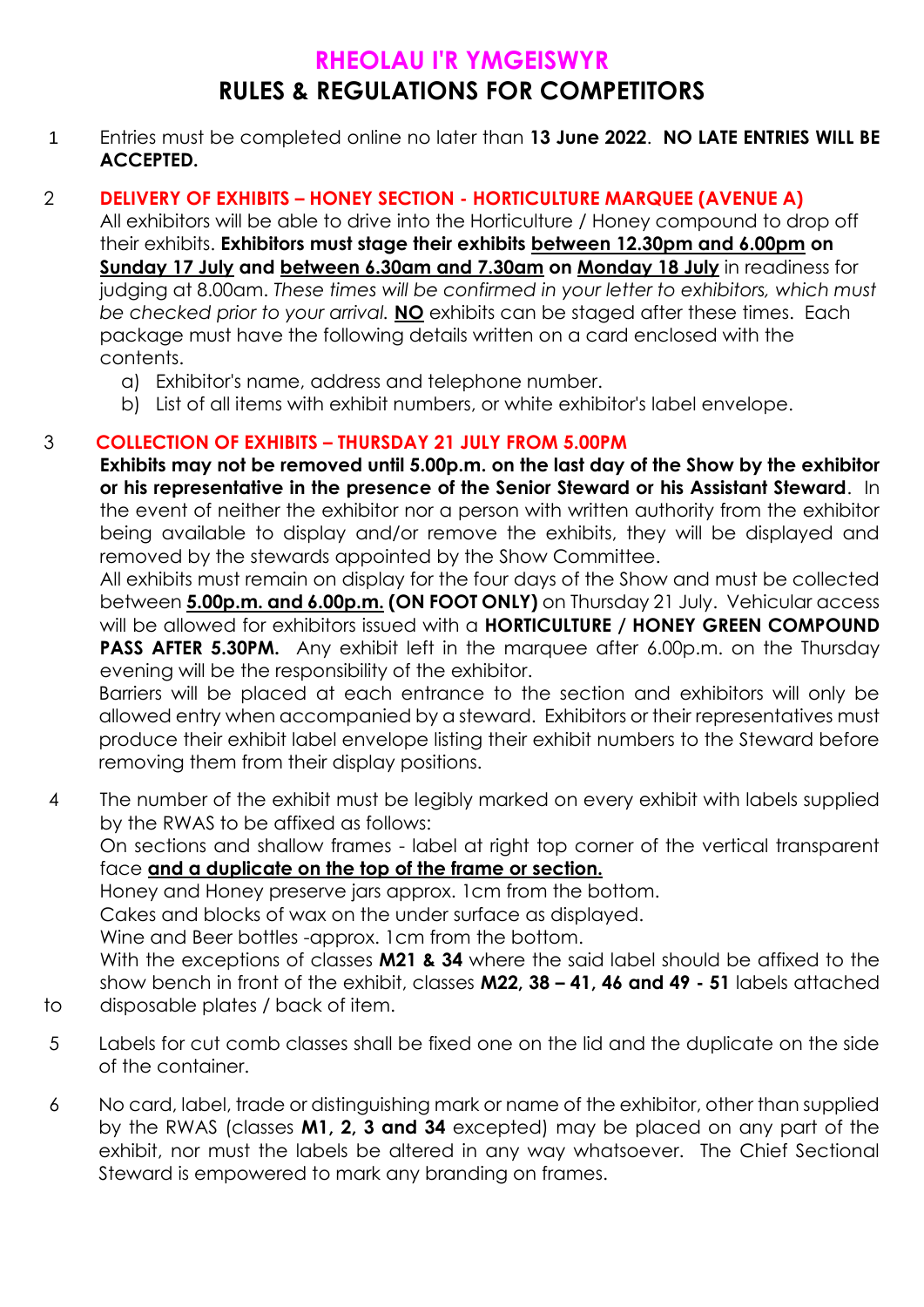- 7 **ALL EXHIBITS MUST BE BONA-FIDE PROPERTY OF THE EXHIBITORS.** All exhibits must have been prepared by the person in whose name they have been entered and all honey and wax must have been gathered from flowers in the natural way within the United Kingdom, by bees which are the property of the exhibitor at the time of gathering, with the exception of the Confectionery section.
- 8 Jars containing runny or extracted honey, except in classes **M1,3, 31 & 34** must be of the 454g glass squat of the British Standards Institute specification with a standard metal commercial screw or twist type top. They must be effectively secured against leakage to the satisfaction of the Judges. N.B. 454g is understood to be approximate.

#### 9 **Labelling Regulations**

It has been agreed to adhere to the Powys and Oxford Trading Standards Departments guidelines. For the purpose of the Welsh National Honey Show all classes requiring the exhibitors own labels must comply with the following requirements which must all appear on the **same** label:-

- a) The word HONEY which may be prefixed with the type of honey and or area of origin. e.g. New Forest Heather Honey.
- b) The metric weight must appear figures to be at least 4mm high for 454 & 227g weights.

If the imperial weight is shown it must be in close proximity to the metric and be less prominent. The 'e' symbol if used will be ignored.

- c) Your name and address must appear on the label.
- d) The country of origin must be shown on the label. e.g. 'Produce of the U.K.' The country name alone at the end of your address is not sufficient.
- e) A 'best before' date must appear on the label (suggest 2-5 years) or an indication of where it can be found. i.e. for 'best before' see base of jar.
- f) Lot numbers and approved tamper evident seals are to be used for exhibits in classes **M1, 2 & 3.**
- 10 Sections must be glazed on both sides, must be secured in a neat way and capable of easy removal by the judges.
- 11 Shallow combs no paper edging permissible and each must be exhibited in a separate plain glazed wooden case.
- 12 Wines, vinegar, mead and honey drinks will be exhibited in 25/26 fl oz (75cl approx.) clear glass wine bottles with a suitable stopper. Plain white labels (supplied by the RWAS) stating type of mead must be affixed in addition to labels in Rule 3, to bottles in classes **M29,30, 34, 73 & 74.**
- 13 **Exhibitors are entitled to enter one entry only per class.** Exhibitors cannot enter as individual and as a company. Judges, Judges Stewards and their respective immediate families, and the Chief Sectional Steward will not be allowed to exhibit in the Show. Welsh National Honey Show Judges and Stewards may offer honey for sale as per rule 16.
- 14 The judges shall be empowered to: -
	- (a) request the Chief Sectional Steward to arrange the analysis of an exhibit,
	- (b) withhold prize money in case of insufficient merit.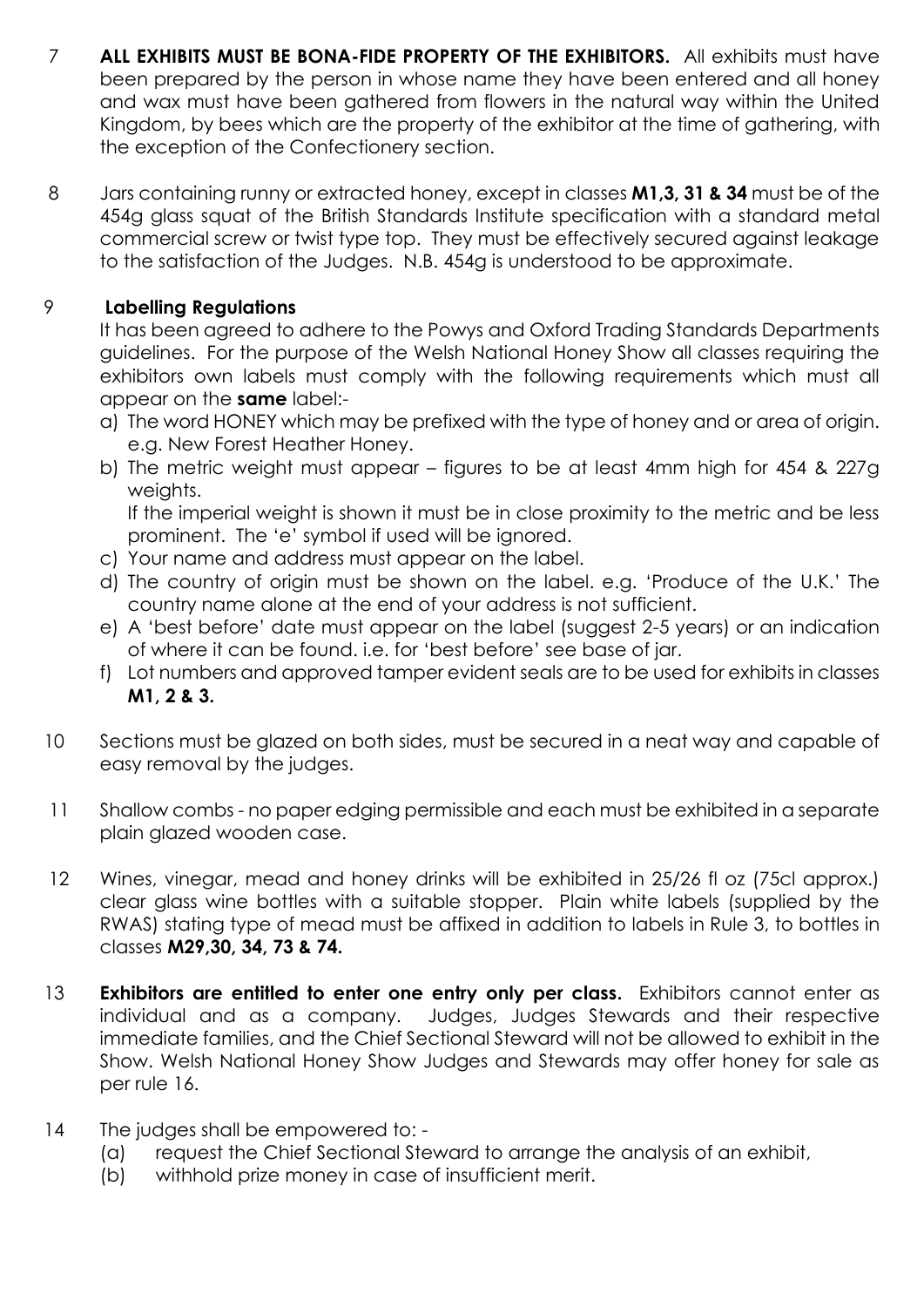The judges decision is final. Protests must be dealt with in accordance with the following procedure:

Any exhibitor or member wishing to lodge a protest having reference to a prize awarded to any exhibit at the Show must do so in writing, and deposit with the Chief Sectional Steward the sum of £25.00. If, on investigation, the protest is not sustained to the satisfaction of the protest Committee appointed by the Board of Directors the sum thus deposited may be forfeited to the funds of the Society. All protests must be delivered to the Chief Sectional Stewards before 4.00p.m. on the day on which the award in dispute was made, no protest will be subsequently received, unless a satisfactory reason be assigned for the delay. All or part of an exhibit which is the subject of a dispute may be retained by the protest Committee until a decision has been made.

- 15 No responsibility will be accepted by the Society for loss or damage to exhibits or any part thereof, during the Show. The Society will not be responsible for the loss of any item in transit to, or from, or in the Showground.
- 16 Honey and honey products up to a maximum of 70Kg (150lbs) **per household** will be accepted for sale from exhibitors and those as per rule 13 providing they are members of a recognized BKA by the Chief Sectional Steward on a sale or return basis. A further 50 x 454g jars of honey may be brought to the show on a 'stand by' basis and will be offered for sale **only** in the event that **all** initial stock of that producer has been sold. An approved commission will be charged. All honey presented for sale must be pre-sealed as a guarantee of a first class quality product by the producer concerned. Tamper proof seals are not required on jars in Gift Classes because the caps may be removed by judges.

All labels and weight categories must be in accordance with the current EEC and UK Trading Standards and Health and Hygiene Regulations. All items for sale may be inspected by officials of the Trading Standards Department. The Chief Steward Sectional reserves the right to refuse acceptance of any honey or bee products offered to the section for sale. If any jar of honey delivered for sale is found to be sub standard the whole batch will be returned to the supplier.

Honey for sale - maximum quantity 70Kgs (150lbs) must be delivered to the Sales Counter between **12.30 p.m. and 6.00 p.m.** on **Sunday 17 July.** Exhibitors are responsible for delivery and collection of any unsold products. The 'stand by' stock will be stored in a secure place away from the Honey Section and will be offered for sale as Rule 15 & 16.

- 17 In the event of a tie (see Welsh Royal Crystal awards etc) seniority of awards will be taken into account.
- 18 Show exhibits may be used as samples for the WBKA honey judges examination.
- 19 Exhibitors whose entrance fees amount to a minimum of £18.00 will receive a complimentary admission ticket to the Show. Making up an entry fee by donation is not allowed.
- 20 No exhibitor will be eligible to gain more than one association prize. Exhibitors should include the name of one Beekeeping Association only on their entry form.
- 21 Points will be awarded as follows 1st: 4, 2nd: 3, 3rd: 2, highly commended: 1. A highly commended card may be awarded in Classes with 8 entries or more.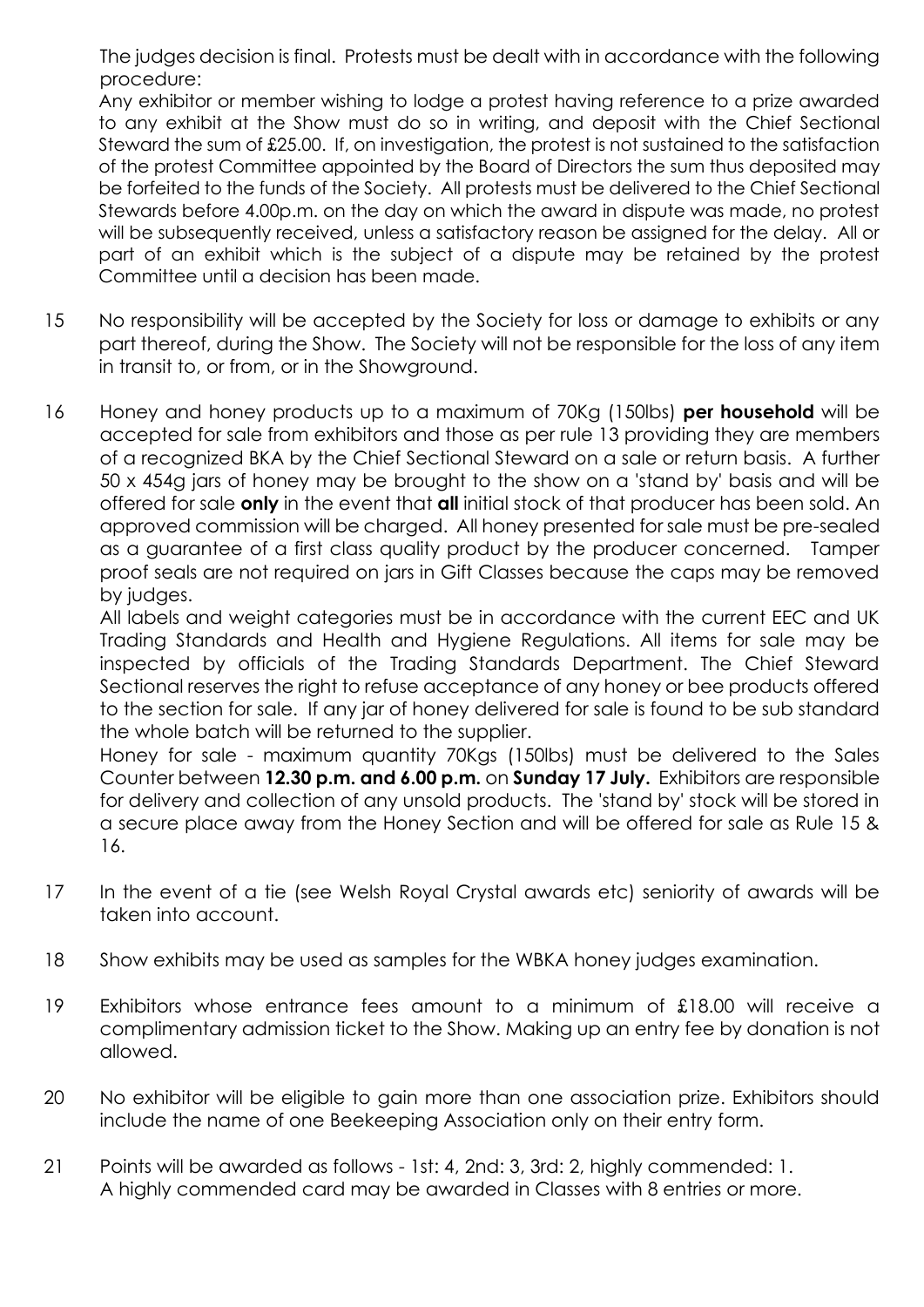- 22 If the exhibitor is under 18 years of age then the entry form has to be signed by a parent/guardian who is over 18 years of age. Please note that whoever signs the entry form takes full responsibility for complying with all rules and regulations. If the exhibitor is entering the Junior classes by signing the form the parent/guardian is also confirming that the child's date of birth is within the class criteria.
- 23 The Royal Welsh Agricultural Society is committed to protecting your personal data and processing it only in accordance with legal requirements. For more details you should request a copy of our GDPR policy. We process your personal data as it is necessary for the performance of our contract with you to facilitate your entry to the Show. We will not transfer your data outside of the UK & EEA (European Economic Area) and will not share your data with third parties. Results will also be circulated with members of the Press and published on our website. We retain your data in accordance with our retention schedule to simplify future applications. You have various rights in the data we hold including rectification and objecting to processing.
- 24 Prizes will be awarded or withheld at the discretion of the judges whose decision is final. Prize money will be paid via BACS within an eight week period after the Show (except in cases of protest).

## **NODIADAU / NOTES**

Tamper evident seals in the Commercial Class may be broken during judging.

Purveyors of honey are invited to donate one jar for sampling purposes.

Exhibitors are invited to submit suggestions, for consideration by the WNHS Committee that would, in any way improve the Show. Please place your suggestions, with your name, in the box provided at the Sales Counter of the Welsh National Honey Show.

All reasonable care will be taken of exhibits, but the Society cannot be responsible for any loss or damage sustained by an exhibit in any way whatsoever.

**Challenge Cups and Trophies – PLEASE NOTE:-** The Challenge Cups and Trophies are permanently housed in a purpose made Trophy Room situated in the Clwyd Glamorgan Hall. The winner of each Challenge Cup and Trophy will be awarded an Official RWAS Memento as a keepsake, their name will also be engraved on the Challenge Cups and Trophies.

SIR EVAN WILLIAMS, CRAWSHAY, WBKA, CHARLES H DAVIES, H J EVANS, WARREN DAVIES, E J TANNER, GEORGE FARADAY DAVIES & CERI AND JEAN DAVIES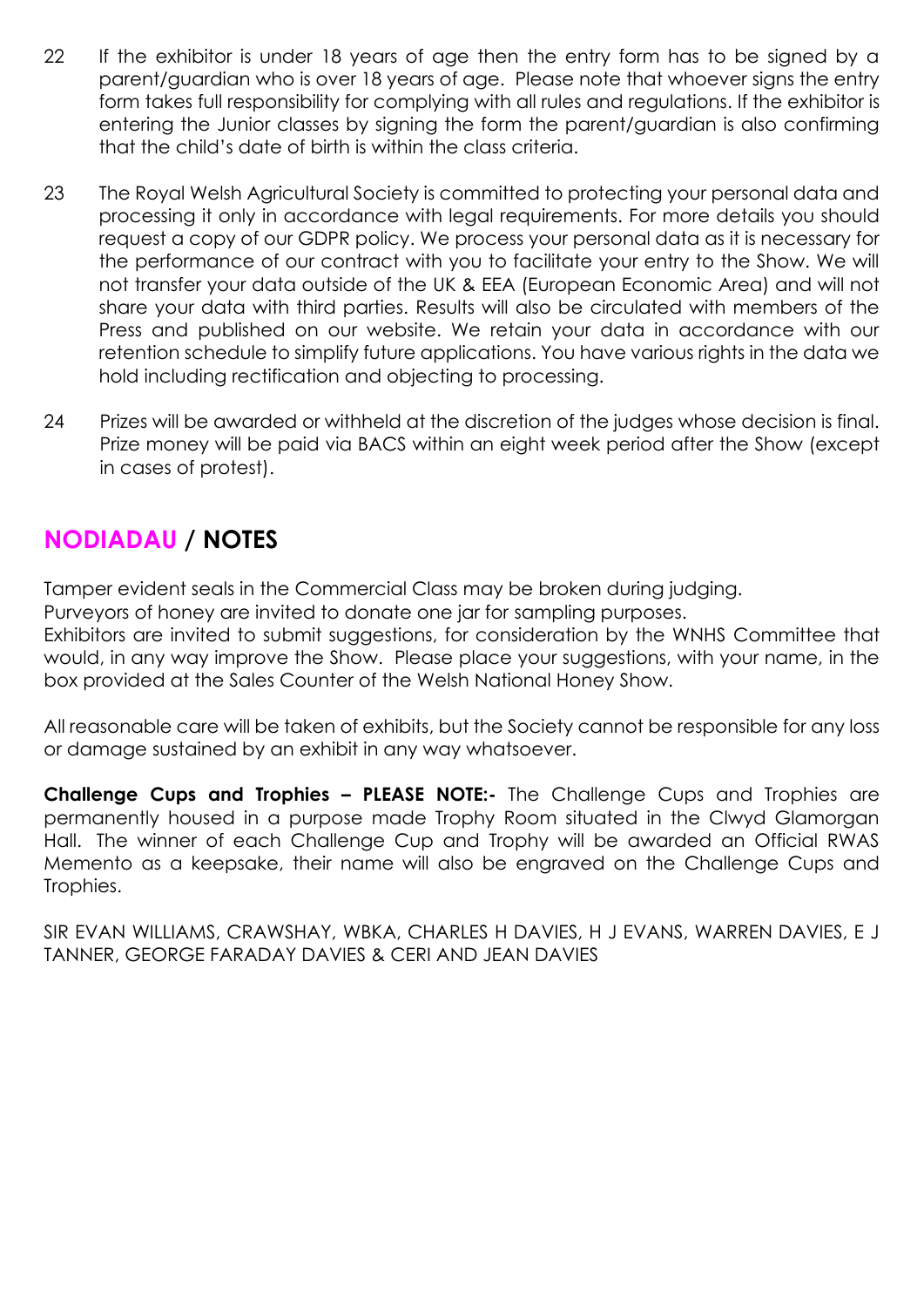## **DOSBARTHIADAU AGORED OPEN CLASSES**

## **Mêl / Honey**

#### **Dosbarth / Class**

#### M1 **Commercial Honey:**

Twelve glass containers of Honey of two or more glass sizes as they would be offered for sale. Exhibitors must enter two or more different kinds of Honey. Labelled with the exhibitors own label for the retail trade as per Trading Standards Regulations. (Honey from this class may be sold at the end of the Show in consultation with the Chief Sectional Steward).

#### M2 **Dosbarth Masnachol / Commercial Class**

Twelve x 454g jars of one of the following: light, medium, dark, natural granulated or creamed honey, labelled with the exhibitors own label for the retail trade as per Trading Standards Regulations. (Honey from this class may be sold at the end of the Show in consultation with the Chief Sectional Steward).

#### **Commercial Honey**

- M3 Twelve identical glass jars of one type of honey. Jars to be either 227g or 340g. Labelled with the exhibitors own label for the retail trade as per Trading Standards Regulations. (Honey from this class may be sold at the end of the Show in consultation with the Chief Sectional Steward).
- M4 Six matching 454g jars of any type honey.
- M5 Two 454g jars of light honey.
- M6 Two 454g jars of medium honey.
- M7 Two 454g jars of dark honey (excluding heather).
- M8 Two 454g jars of natural granulated honey.
- M9 Two 454g jars of soft set honey.
- M10 -Two 454g jars of heather honey.
- M11 Two 454g jars of heather blended honey.
- M12 One 454g jar of liquid honey displayed in a jar which will be covered prior to judging. Honey to be judged on viscosity, aroma and flavour only. The jar to be covered in black by the exhibitor prior to arrival.

## **Mêl Dil / Comb Honey**

- M13 Two 454g jars of chunk honey.
- M14 Two standard containers of liquid cut comb honey (minimum 227g).
- M15 Two standard containers of granulated cut comb honey (minimum 227g).
- M16 Two sections of comb honey round/square.
- M17 One comb of honey, suitable for extracting, exhibited in a plain case.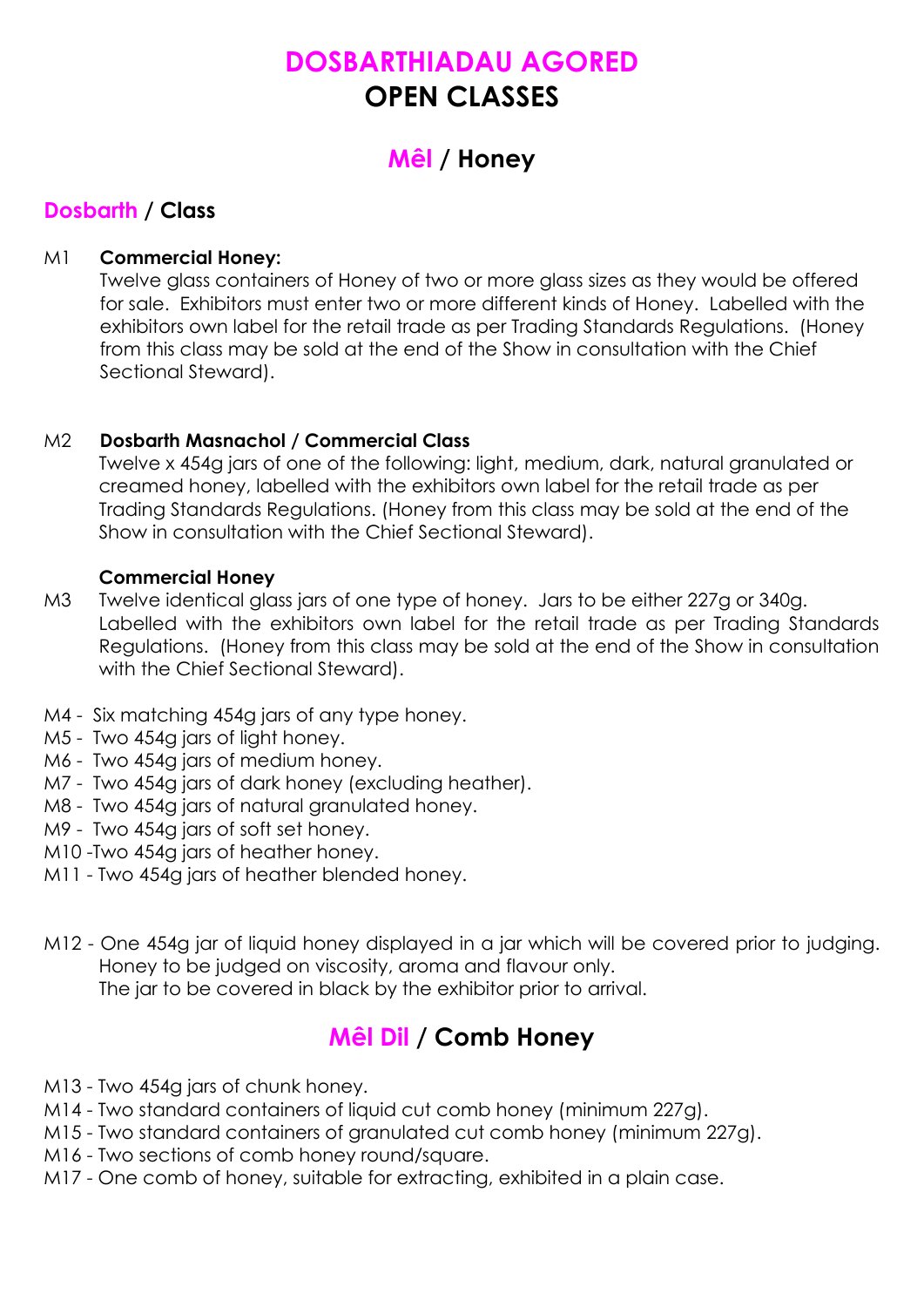## **Cŵyr Gwenyn / Beeswax**

- M18 One cake of beeswax, plain mould. To be 400g 500g in weight. Min. depth 25mm & Max. depth 35mm.
- M19 Three matching candles other than moulded. To be displayed erect. One to be lit by the judge.
- M20 Three matching moulded candles.
	- To be displayed erect. One to be lit by the judge.
- M21 A decorated beeswax exhibit to occupy a space not larger than 450mm x 450mm
- M22 Six x 28g (approximately) moulded blocks of beeswax.
- M23 A tin of hard furniture polish (hazard labels to be used).
- M24 One container of furniture cream (hazard labels to be used).

#### **(CLASSES M23 & 24 MADE WITH PURE TURPENTINE)**

## **Dosbarthiadau Cymysg / Composite Classes**

M25 - Individual Composite Class Any **five** exhibits from classes M5 – 20, 22 & 27 – 28 (excluding class M12).

#### M26 - **Dosbarth Cymysg y Gymdeithas / Association Composite Class**

Any **seven** exhibits from classes M5-20, 22, 27 & 28 (excluding class M12). **Note**: Type of honey and mead must be indicated.

## **Medd A Diodydd Mêl / Mead And Honey Drinks**

M27 - One bottle of mead, sweet. (SG 1.006 – 1.025)

- M28 One bottle of mead, dry. (SG 990 1.005)
- 
- M29 One bottle of melomel, hyppocras (fruit spices to be named), cyser or pyment.
- M30 One bottle of metheglin or sack metheglin (type to be labelled).
- M31 A non alcoholic honey drink recipe to be provided by the competitor.
- M32 One bottle of honey vinegar, flavoured or plain.
- M33 One bottle of honey beer.

#### **N.B. See Rule 12**

## **Arddangosfeydd Cyffredinol / General Displays**

*M34 - A display of hive products suitable for a shop window. Not exceeding 0.90 wide, 0.9m deep, height 1.0m. Labels are obligatory. All entries to conform with weights and measures regulations.*

## **Addysgol / Educational**

- M35 Honey pollinator on a flower' 10" x 8 / 250mm x 200mm mounted (not to have been previously exhibited in the section)
- M36 A drawing of a suited beekeeper

M37 - A felted bee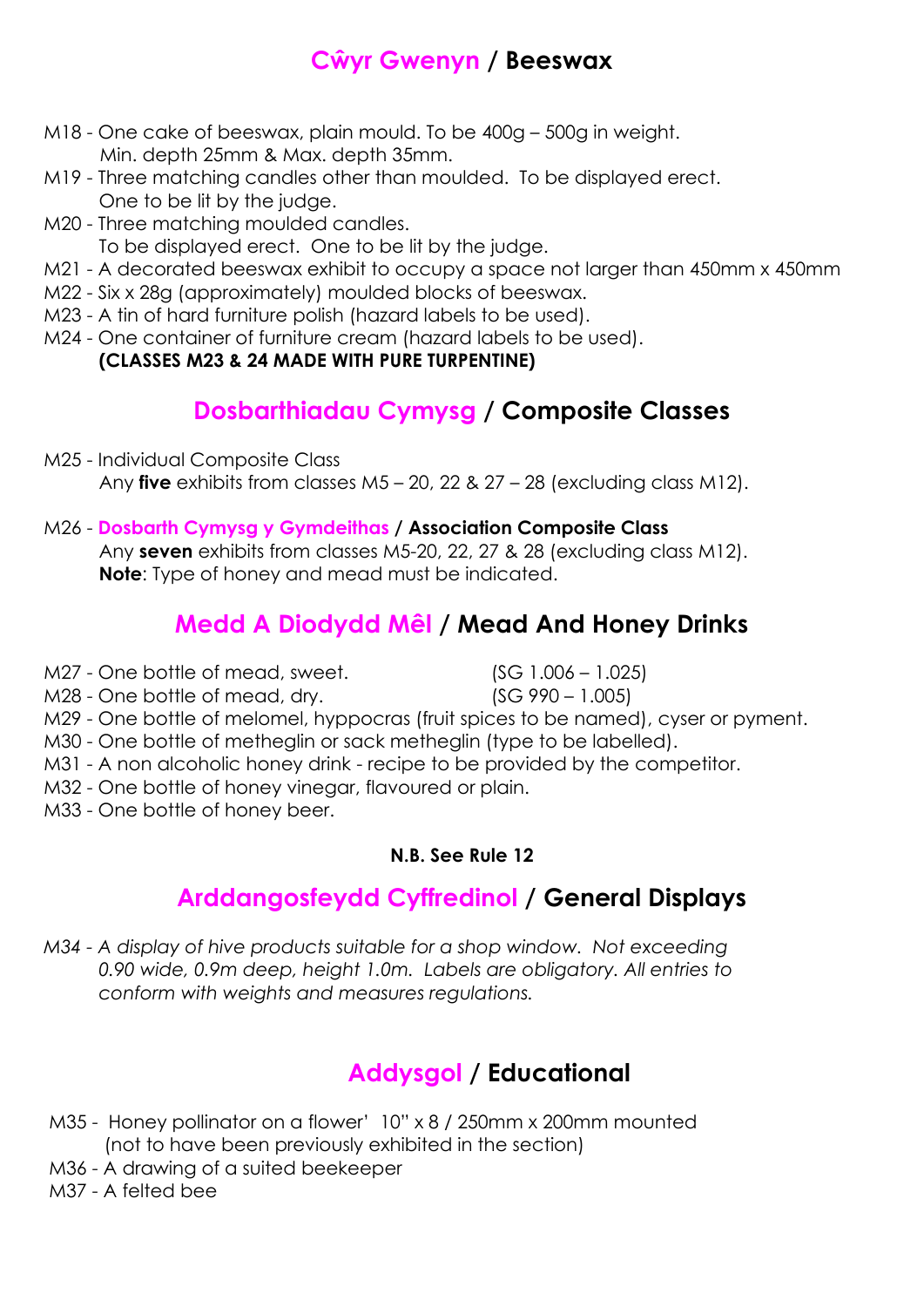## **Melys Fwydydd Mêl / Honey Confectionery**

**Classes 38 – 41 must contain local honey**

M38 - A Honey Cake

- M39 Bara Brith
- M40 Five flapjacks
- M41 A box of honey fudge (maximum size 8"/200mm).

### **Cyffaith Mêl / Honey Preserves**

| M42 - One jar of honey preserves. |                                                                              |
|-----------------------------------|------------------------------------------------------------------------------|
|                                   | M43 - One jar of honey marmalade. $\}$ Type of Fruit / Vegetable to be named |
| M44 - One jar of honey chutney.   |                                                                              |

## **DOSBARTHIADAU DECHREUWYR NOVICE CLASSES**

#### **Kindly sponsored by C Wynne Jones**

- Yn agored i gystadleuwyr sydd heb ennill gwobr gyntaf yn Sioe Fêl Genedlaethol Cymru. Open to exhibitors who have not won a first prize at the Welsh National Honey Show.
- M45 Two 454g jars of honey which can be either light, medium, dark or granulated honey but both jars to be of one kind.
- M46 Five x 28g (approx.) moulded blocks of beeswax.
- M47 A comb of Honey suitable for extracting.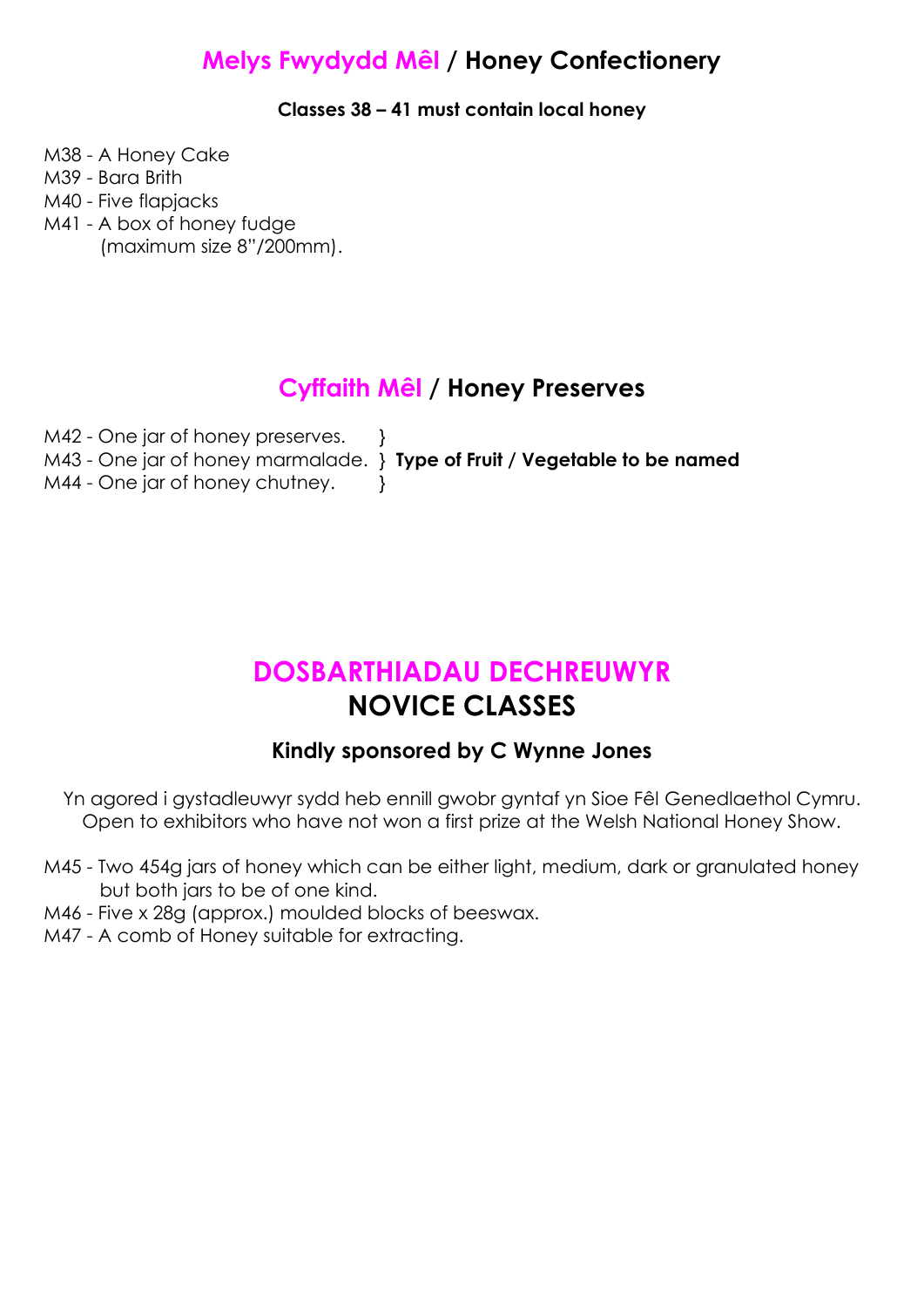## **DOSBARTHIADAU GWENYNWYR IFANC YOUNG BEEKEEPERS CLASSES**

#### **Yn agored i bobl ifanc dan 16 mlwydd oed ar ddyddiad ceisiadau olaf. Open to young people under 16 years on closing date of entries.**

M48 - Two 454g jars of honey which can be either light, medium, dark or granulated honey but both jars to be of one kind. The equipment which can be chosen by the winners, will be kindly donated by: E H Thorne (Beehives) Ltd. – www.thorne.co.uk Equipment to the value of  $\qquad$  £10 £8 £6

#### **Yn agored i bobl ifanc o dan 11 mlwydd oed ar ddyddiad ceisiadau olaf. Open to young people under 11 years on closing date of entries.**

- M49 A miniature beekeepers garden
	- (Staged within a seed tray measuring 37cm x 22cm x 6cm)
- M50 A short handwritten illustrated poem / verse on a 'Bee' theme
- M51 Three Decorated biscuits 'Bee' theme

## **DOSBARTHIADAU RHODD AGORED OPEN GIFT CLASSES**

Entries for the gift classes will be sold and the proceeds will be credited to the Welsh National Honey Show fund to improve show amenities.

#### **Exhibitors to provide labels in a sealed envelope (in accordance with rule 9)**

- M52 One jar of light honey.
- M53 One jar of medium honey.
- M54 One jar of dark honey.
- M55 One jar of natural granulated honey.
- M56 One jar of soft set honey.
- M57 One container of cut comb honey.

Jars of honey offered for sale in this section will have been opened and sampled for judging purposes.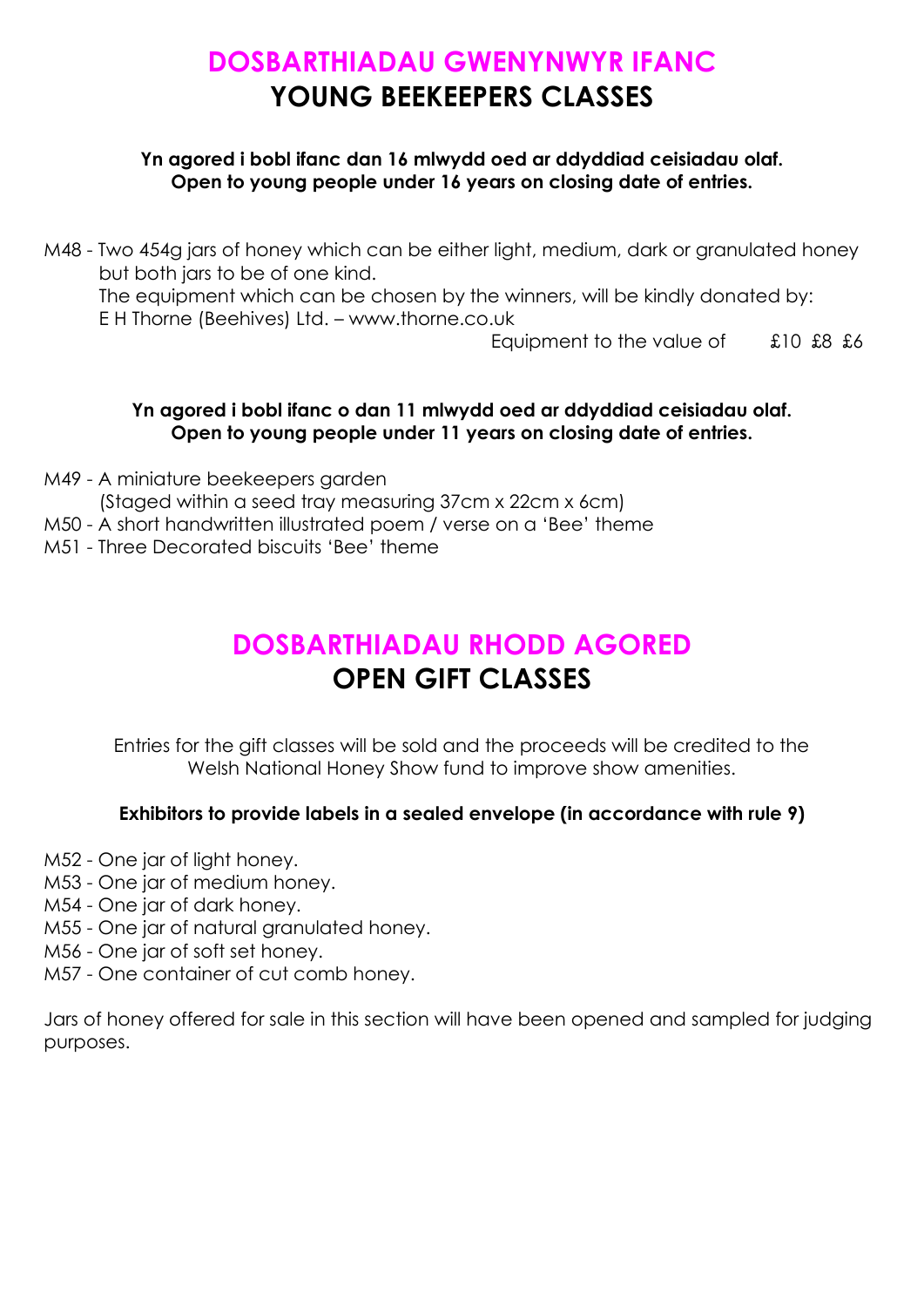## **DOSBARTHIADAU CYFYNGEDIG CLOSED CLASSES**

#### **CONFINED TO FULLY PAID MEMBERS OF ASSOCIATIONS AFFILIATED TO THE WBKA AND ALSO INDIVIDUAL MEMBERS OF THE WBKA**

## **Mêl / Honey**

M58 - Two 454g jars of light honey.

M59 - Two 454g jars of medium honey.

M60 - Two 454g jars of dark honey (excluding heather).

M61 - Two 454g jars of natural granulated honey.

M62 - Two 454g jars of soft set honey.

M63 - Two 454g jars of heather honey.

M64 - Two 454g jars of heather blended honey.

M65 - Two 454g jars of chunk honey.

## **Mêl Dil / Comb Honey**

M66 - One comb of honey (suitable for extracting), exhibited in a plain case.

M67 - Two sections of comb honey round/square.

M68 - Two standard containers of liquid cut comb honey (minimum 227g).

## **Cŵyr Gwenyn / Beeswax**

M69 - Six x 28g (approx.) moulded blocks of beeswax.

M70 - A pair of candles (1 to be lit by the judge only).

## **Medd a Diodydd Mêl / Mead and Honey Drinks**

#### **N.B. See Rule 12**

M71 - One bottle of mead, sweet. (SG 1.006 – 1.025)

M72 - One bottle of mead, dry. (SG 990 – 1.005)

M73 - One bottle of melomel, hyppocras (fruit spices to be named), cyser or pyment.

M74 - One bottle of metheglin or sack metheglin (type to be labelled).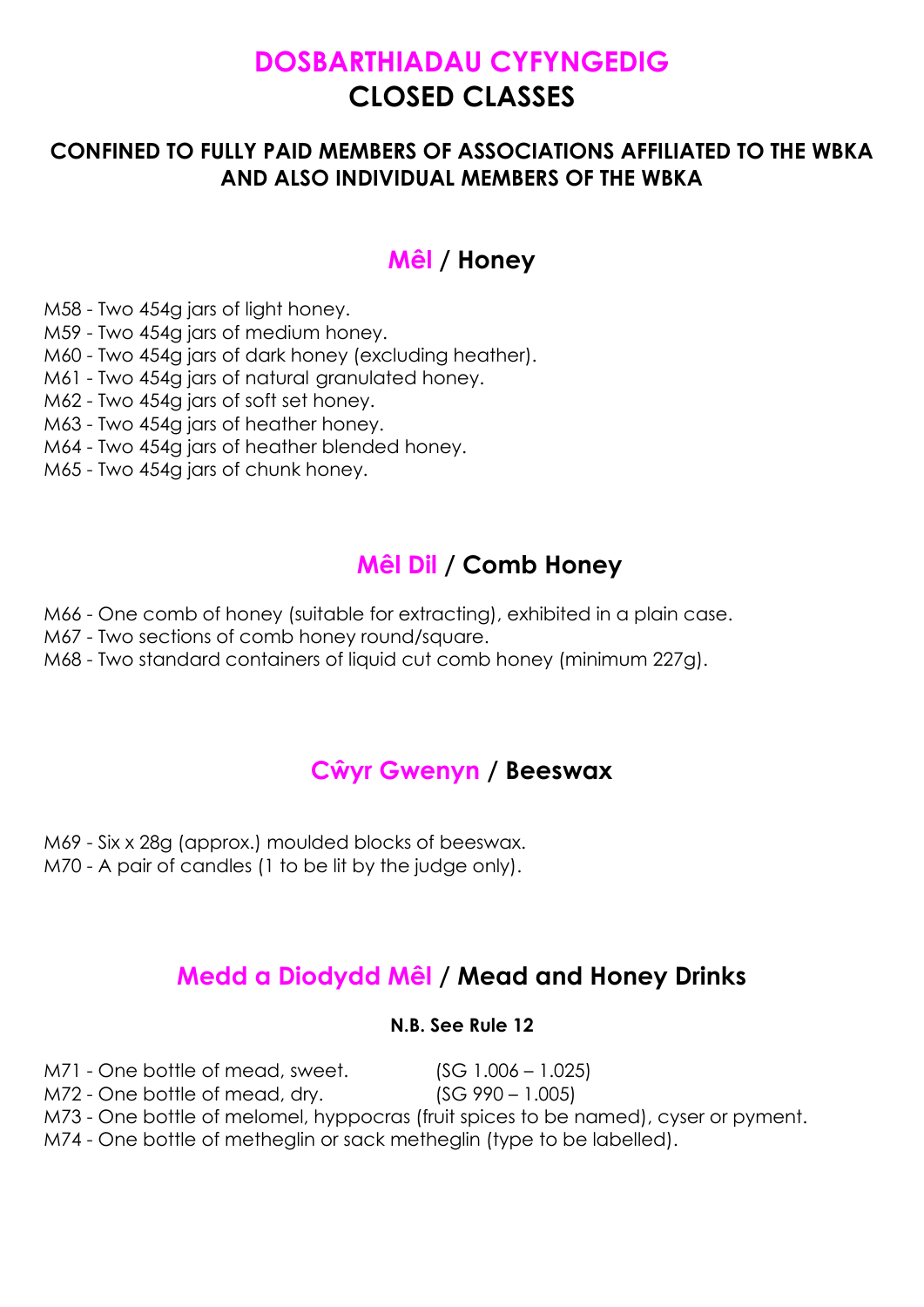## **GWOBRAU ARBENNIG / SPECIAL PRIZES**

Presented for the best exhibits in the following Classes

| SP <sub>1</sub> | The Crawshay Challenge Trophy **               | $\overline{\phantom{0}}$ | <b>Class M1</b>  |
|-----------------|------------------------------------------------|--------------------------|------------------|
| SP <sub>2</sub> | The Ceri and Jean Davies Cup <sup>**</sup>     | $\overline{\phantom{0}}$ | <b>Class M2</b>  |
|                 | SP3 The EJ Tanner Perpetual Memorial Trophy ** | $\sim$                   | <b>Class M18</b> |
| SP4             | The Sir Evan Williams Trophy **                | -                        | <b>Class M26</b> |
|                 | SP5 The WBKA Challenge Trophy **               | $\overline{\phantom{0}}$ | <b>Class M34</b> |
|                 |                                                |                          |                  |

SP6 The Charles H Davies Challenge Trophy \*\*. Awarded to the exhibitor gaining the highest number of points in the **Classes M38 – 41 (Confectionery)**

- SP7 The George Faraday Davies Cup<sup>\*\*</sup> Awarded to the exhibitor gaining the highest number of points in **Classes M48 - 51 (Young Beekeepers)**
- SP8 The Warren Davies Trophy \*\* Awarded to the exhibitor gaining the highest number of points in **Classes M71 – 74 (Mead & Honey Drinks)**
- SP9 **The H J Evans Perpetual Trophy** \*\*, Kindly donated by the late Mr H J Evans, Drug Stores, Machynlleth, **The E H Thorne (Beehives) Ltd**. **Award: £20.00 voucher** and the **RWAS Silver Medal Diploma Card** will be awarded to a member of an Association affiliated to the WBKA winning the highest number of points in the combined open and closed classes.

(**\*\*** Society owned)

#### **Crystal**

- SP10 **The Howard Davies Memorial Award** for the **Best Comb in Show** (excluding classes M25, 26 & 34).
- SP11 **The Henry Ferguson-Thomas Memorial Award**, to the exhibitor gaining the **highest number of points in Classes M5 – 11** kindly donated by Mr Dorian Harris (2012 – 2024).
- SP12 **The Robert Edwards, Meirionnydd BKA Memorial Award** to the **Best Exhibit in the Meads and Drinks section.** Kindly donated by Carys Edwards (2017 – 2023).
- SP13 **The Robert Edwards, Meirionnydd BKA Memorial Award** to the **Best Exhibit in the Confectionery & Preserves sections**. Kindly donated by Carys Edwards (2017 – 2023).

#### **RWAS Welsh Royal Crystal**

Awarded to exhibitors gaining the highest number of points in: SP14 Classes M58- 74 (WBKA)

- SP15 **E H Thorne (Beehives) Ltd. £10.00 voucher** winner of class M45.
- SP16 **E H Thorne (Beehives) Ltd. Prizes of equipment to the value of 1st - £10, 2nd - £8, 3rd - £6** Awarded to prize winners of Class M48 Kindly donated by E H Thorne (Beehives) Ltd. – www.thorne.co.uk